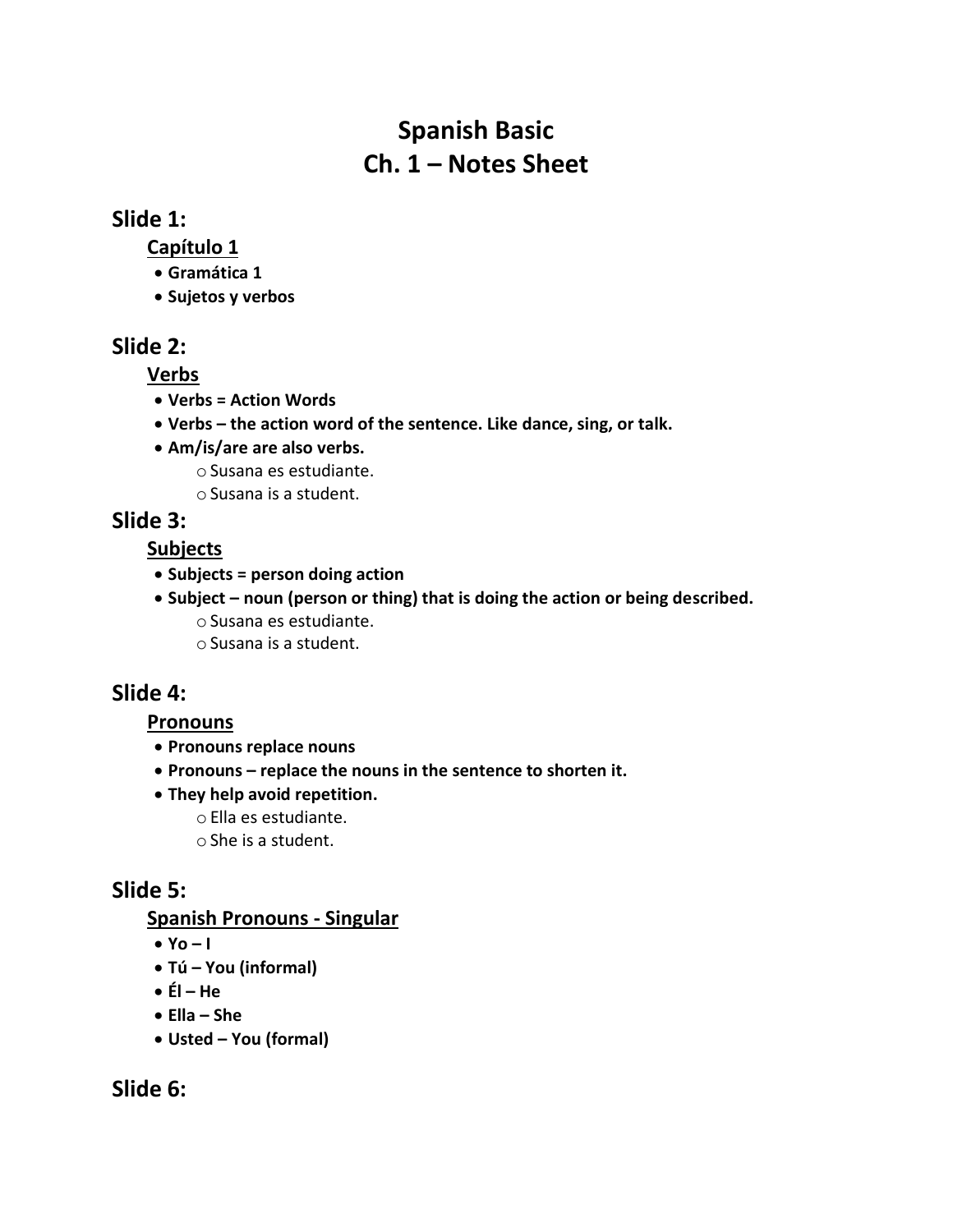#### **Spanish Pronouns - Plural**

- **Nosotros/Nosotras – We**
- **Vosotros/Vosotras – You all (plural, Spain only)**
- **Ellos – They (boys, or boys & girls)**
- **Ellas – They (girls only)**
- **Ustedes – You all (more than 1 person)**

### **Slide 7:**

#### **Subject Usage**

#### • **In Spanish, subjects and pronouns can be left off.**

- oSusana es estudiante.
- oElla es estudiante.
- oEs estudiante.

### **Slide 8:**

#### **Práctica**

• **Yo soy de Cuba.**

 $\circ$  Subject = Yo

 $\circ$  Verb = soy

#### • **Ramón es mi major amigo.**

 $\circ$  Subject = Ramón  $\circ$  Verb = es

### **Slide 9:**

**Práctica (cont.)**

```
• Él es de Madrid, España.
\circ Subject = Él
\circ Verb = es
```

```
• Está bien hoy.
```
 $\circ$  Subject = él (Ramón)  $\circ$  Verb = está

### **Slide 10:**

#### **Flash Cards**

| Side 1 | Side 2         |
|--------|----------------|
| Yo     |                |
| Tú     | You (informal) |
|        | He             |